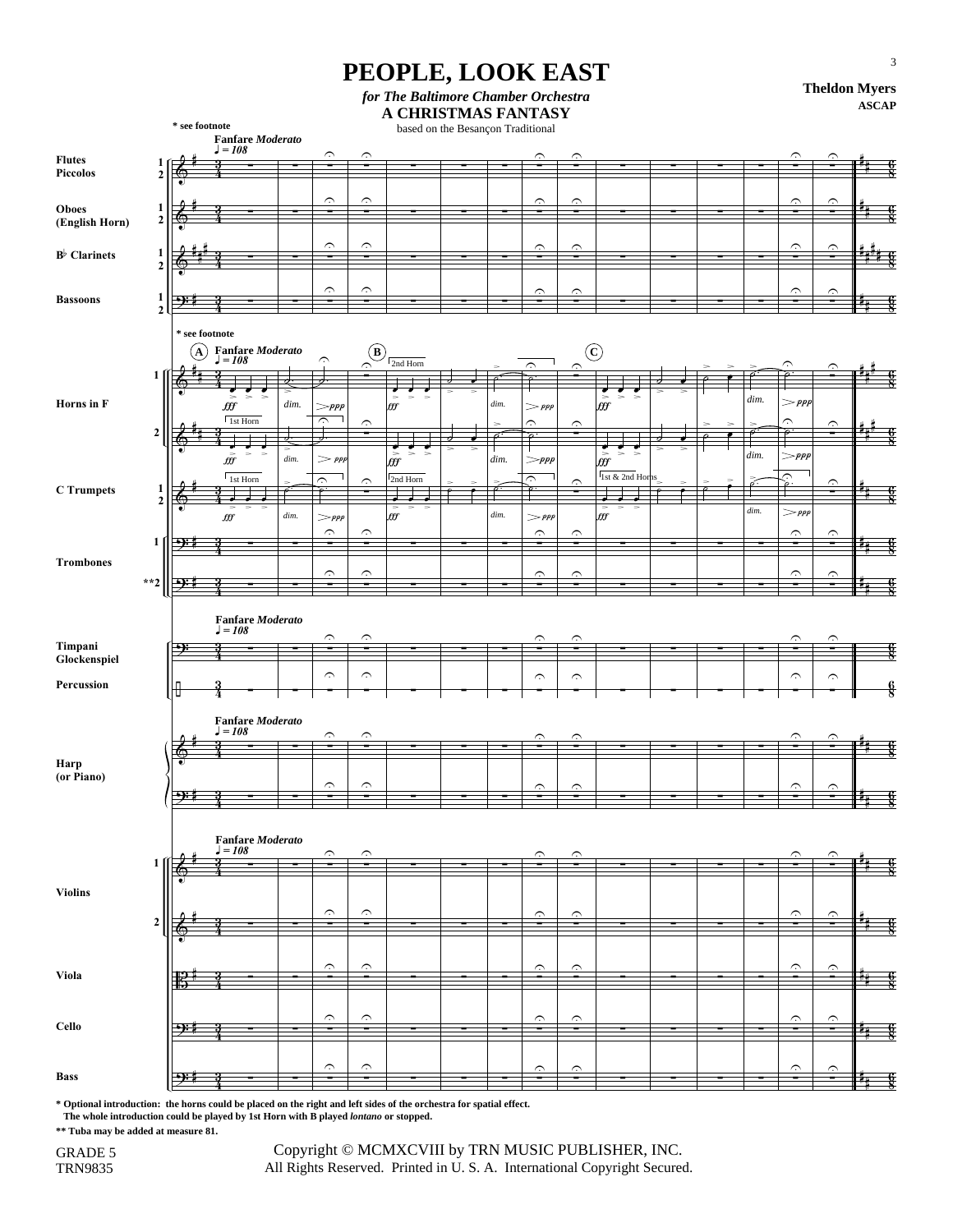4



TRN9835